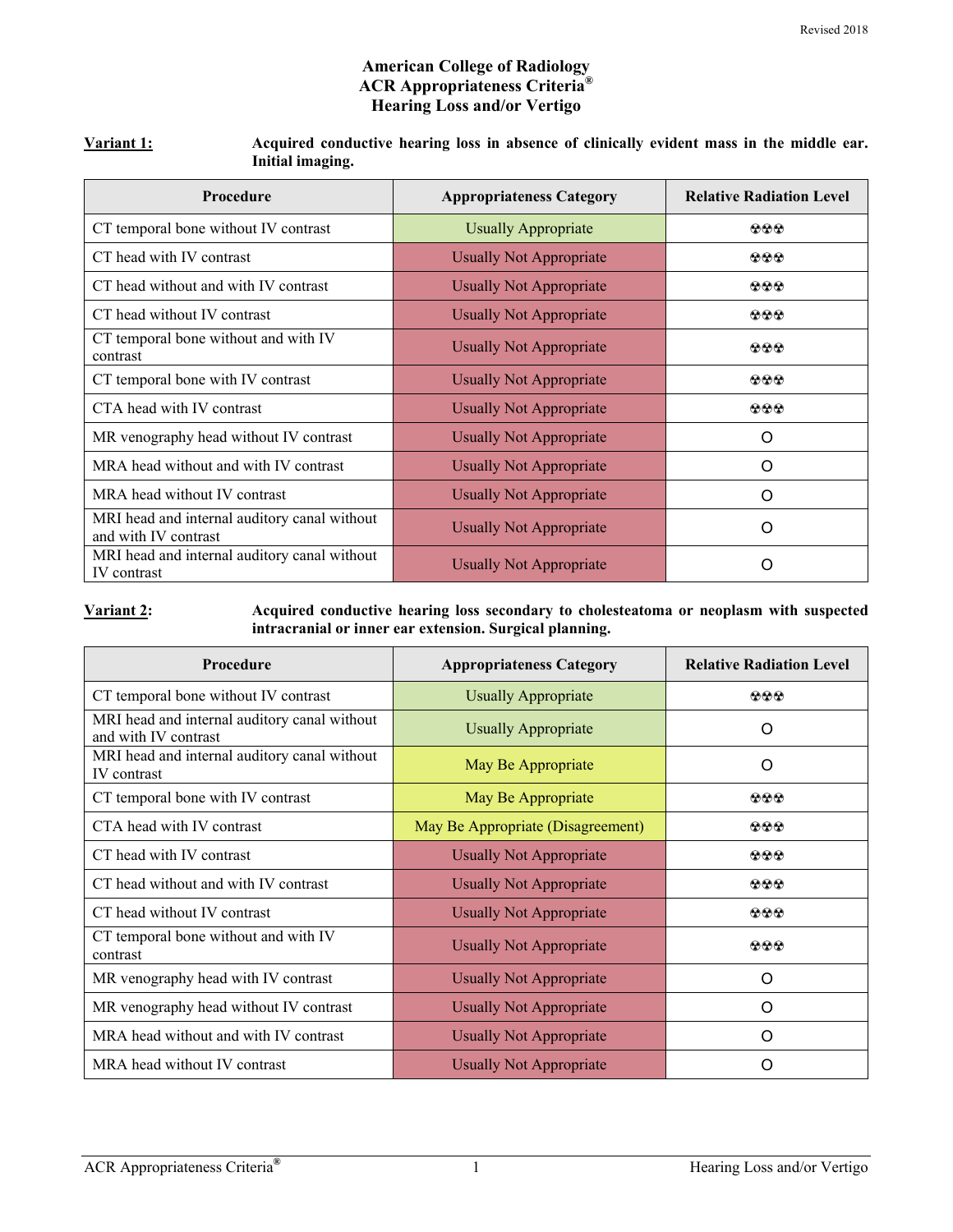# **Variant 3: Acquired sensorineural hearing loss. Initial imaging.**

| Procedure                                                            | <b>Appropriateness Category</b> | <b>Relative Radiation Level</b> |  |
|----------------------------------------------------------------------|---------------------------------|---------------------------------|--|
| MRI head and internal auditory canal without<br>and with IV contrast | <b>Usually Appropriate</b>      | $\Omega$                        |  |
| MRI head and internal auditory canal without<br>IV contrast          | <b>Usually Appropriate</b>      | O                               |  |
| CT temporal bone without IV contrast                                 | May Be Appropriate              | 000                             |  |
| CT temporal bone with IV contrast                                    | May Be Appropriate              | 000                             |  |
| CT head with IV contrast                                             | <b>Usually Not Appropriate</b>  | 000                             |  |
| CT head without and with IV contrast                                 | <b>Usually Not Appropriate</b>  | 000                             |  |
| CT head without IV contrast                                          | <b>Usually Not Appropriate</b>  | 000                             |  |
| CT temporal bone without and with IV<br>contrast                     | <b>Usually Not Appropriate</b>  | 000                             |  |
| CTA head with IV contrast                                            | <b>Usually Not Appropriate</b>  | 000                             |  |
| MR venography head with IV contrast                                  | <b>Usually Not Appropriate</b>  | O                               |  |
| MR venography head without IV contrast                               | <b>Usually Not Appropriate</b>  | $\Omega$                        |  |
| MRA head without and with IV contrast                                | <b>Usually Not Appropriate</b>  | O                               |  |
| MRA head without IV contrast                                         | <b>Usually Not Appropriate</b>  | $\Omega$                        |  |

# **Variant 4: Mixed conductive and sensorineural hearing loss. Initial imaging.**

| Procedure                                                            | <b>Appropriateness Category</b> | <b>Relative Radiation Level</b> |
|----------------------------------------------------------------------|---------------------------------|---------------------------------|
| CT temporal bone without IV contrast                                 | <b>Usually Appropriate</b>      | 000                             |
| MRI head and internal auditory canal without<br>and with IV contrast | <b>Usually Appropriate</b>      | O                               |
| MRI head and internal auditory canal without<br>IV contrast          | <b>Usually Appropriate</b>      | $\Omega$                        |
| CT head with IV contrast                                             | <b>Usually Not Appropriate</b>  | 000                             |
| CT head without and with IV contrast                                 | <b>Usually Not Appropriate</b>  | 000                             |
| CT head without IV contrast                                          | <b>Usually Not Appropriate</b>  | 000                             |
| CT temporal bone with IV contrast                                    | <b>Usually Not Appropriate</b>  | 000                             |
| CT temporal bone without and with IV<br>contrast                     | <b>Usually Not Appropriate</b>  | 000                             |
| CTA head with IV contrast                                            | <b>Usually Not Appropriate</b>  | 000                             |
| MR venography head with IV contrast                                  | <b>Usually Not Appropriate</b>  | $\Omega$                        |
| MR venography head without IV contrast                               | <b>Usually Not Appropriate</b>  | $\Omega$                        |
| MRA head without and with IV contrast                                | <b>Usually Not Appropriate</b>  | $\Omega$                        |
| MRA head without IV contrast                                         | <b>Usually Not Appropriate</b>  | Ω                               |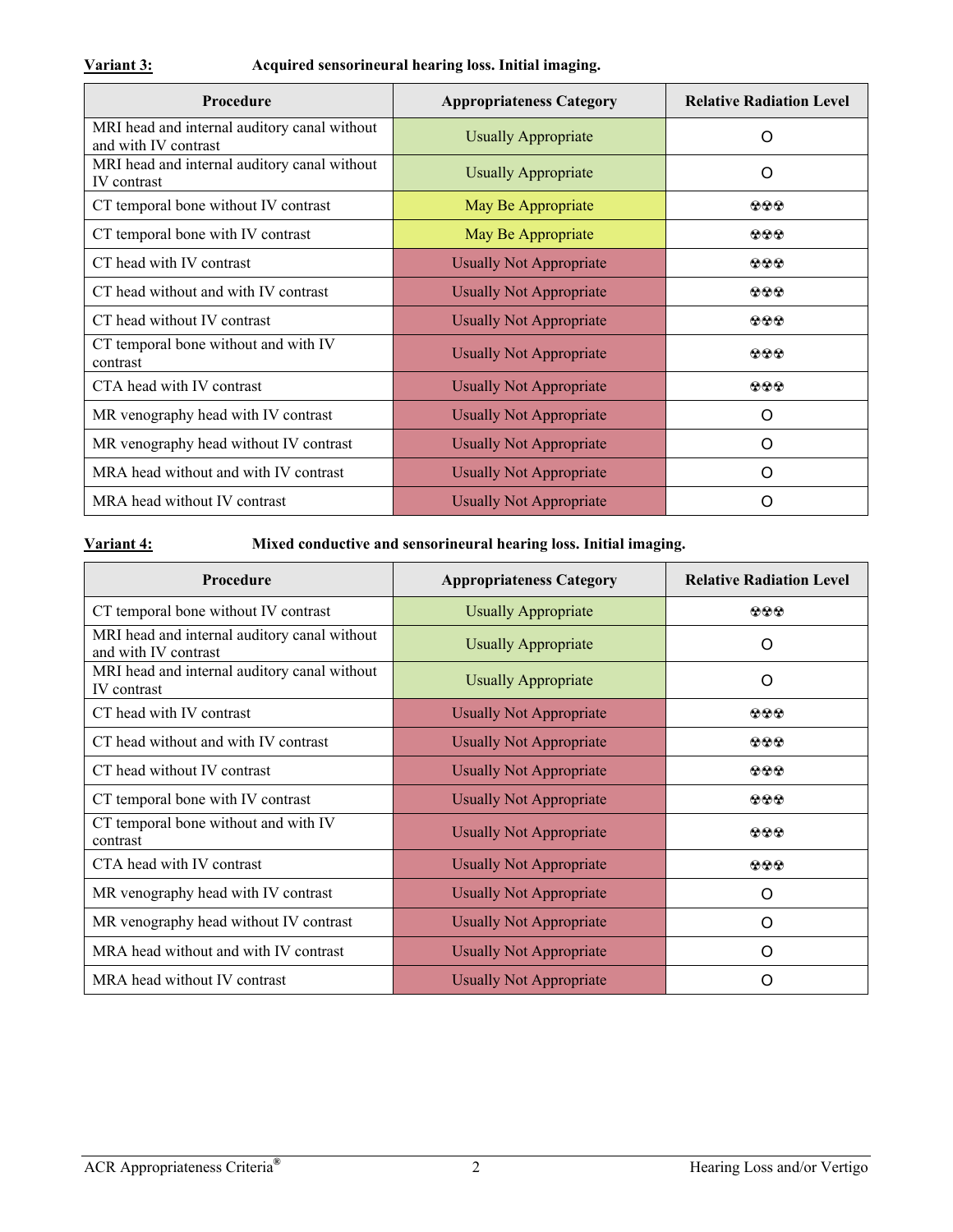| Procedure                                                            | <b>Appropriateness Category</b> | <b>Relative Radiation Level</b> |  |
|----------------------------------------------------------------------|---------------------------------|---------------------------------|--|
| CT temporal bone without IV contrast                                 | <b>Usually Appropriate</b>      | 000                             |  |
| MRI head and internal auditory canal without<br>and with IV contrast | <b>Usually Appropriate</b>      | O                               |  |
| MRI head and internal auditory canal without<br>IV contrast          | <b>Usually Appropriate</b>      | O                               |  |
| CT head with IV contrast                                             | <b>Usually Not Appropriate</b>  | 000                             |  |
| CT head without and with IV contrast                                 | <b>Usually Not Appropriate</b>  | 000                             |  |
| CT head without IV contrast                                          | <b>Usually Not Appropriate</b>  | 000                             |  |
| CT temporal bone with IV contrast                                    | <b>Usually Not Appropriate</b>  | 000                             |  |
| CT temporal bone without and with IV<br>contrast                     | <b>Usually Not Appropriate</b>  | 000                             |  |
| CTA head with IV contrast                                            | <b>Usually Not Appropriate</b>  | 000                             |  |
| MR venography head with IV contrast                                  | <b>Usually Not Appropriate</b>  | O                               |  |
| MR venography head without IV contrast                               | <b>Usually Not Appropriate</b>  | O                               |  |
| MRA head without and with IV contrast                                | <b>Usually Not Appropriate</b>  | O                               |  |
| MRA head without IV contrast                                         | <b>Usually Not Appropriate</b>  | Ω                               |  |

#### **Variant 6: Episodic vertigo with or without associated hearing loss or aural fullness (peripheral vertigo). Initial imaging.**

| <b>Procedure</b>                                                     | <b>Appropriateness Category</b> | <b>Relative Radiation Level</b> |
|----------------------------------------------------------------------|---------------------------------|---------------------------------|
| CT temporal bone without IV contrast                                 | <b>Usually Appropriate</b>      | 000                             |
| MRI head and internal auditory canal without<br>and with IV contrast | <b>Usually Appropriate</b>      | O                               |
| MRI head and internal auditory canal without<br><b>IV</b> contrast   | <b>Usually Appropriate</b>      | O                               |
| CTA head and neck with IV contrast                                   | May Be Appropriate              | 000                             |
| MRA head and neck without and with IV<br>contrast                    | May Be Appropriate              | O                               |
| CT head with IV contrast                                             | <b>Usually Not Appropriate</b>  | 000                             |
| CT head without and with IV contrast                                 | <b>Usually Not Appropriate</b>  | 000                             |
| CT head without IV contrast                                          | <b>Usually Not Appropriate</b>  | 000                             |
| CT temporal bone with IV contrast                                    | <b>Usually Not Appropriate</b>  | 000                             |
| CT temporal bone without and with IV<br>contrast                     | <b>Usually Not Appropriate</b>  | 000                             |
| MR venography head with IV contrast                                  | <b>Usually Not Appropriate</b>  | O                               |
| MR venography head without IV contrast                               | <b>Usually Not Appropriate</b>  | O                               |
| MRA head and neck without IV contrast                                | <b>Usually Not Appropriate</b>  | O                               |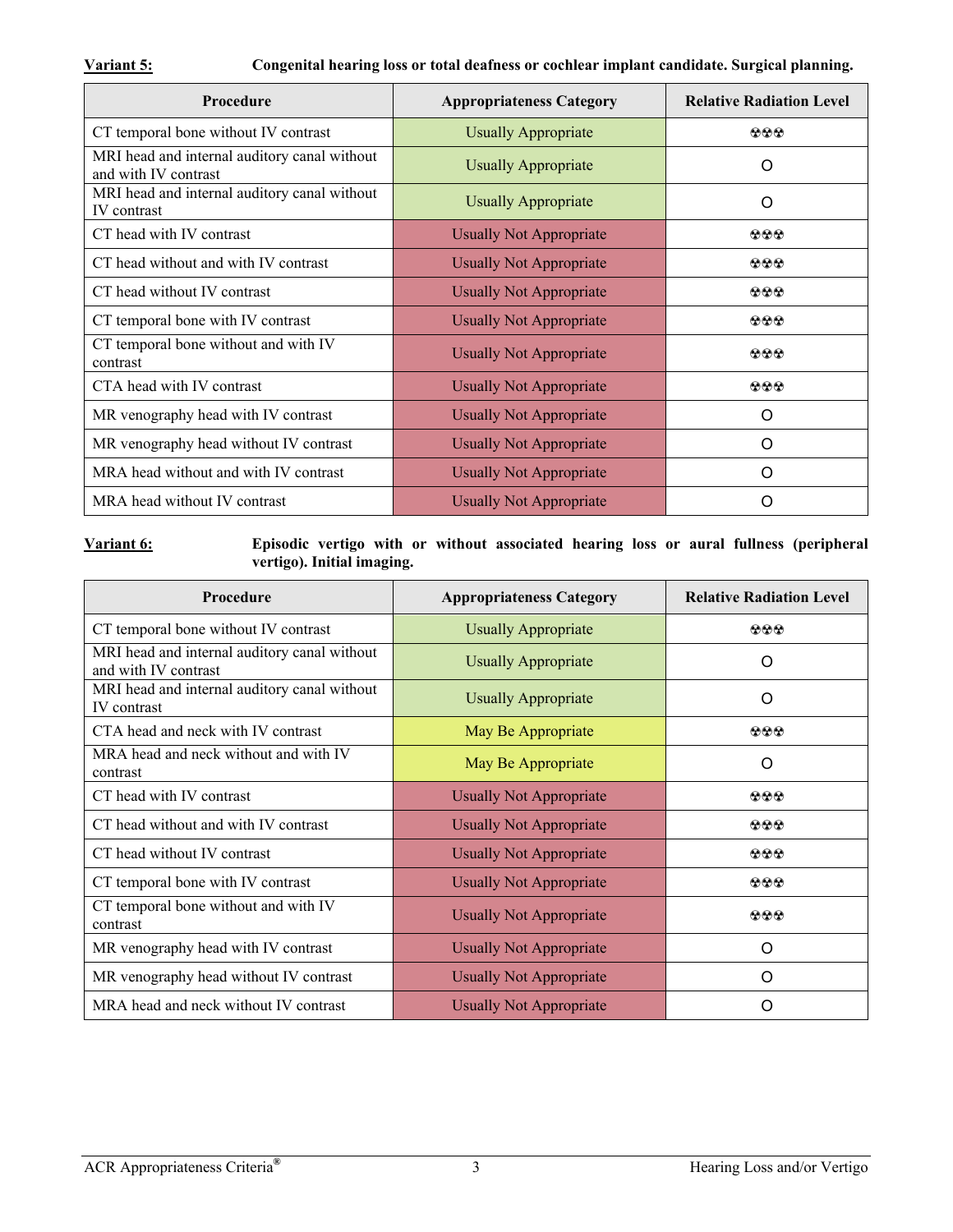| Procedure                                                            | <b>Appropriateness Category</b> | <b>Relative Radiation Level</b> |
|----------------------------------------------------------------------|---------------------------------|---------------------------------|
| MRI head and internal auditory canal without<br>and with IV contrast | <b>Usually Appropriate</b>      | Ω                               |
| MRI head and internal auditory canal without<br>IV contrast          | <b>Usually Appropriate</b>      | O                               |
| CT head without IV contrast                                          | May Be Appropriate              | 000                             |
| CTA head and neck with IV contrast                                   | May Be Appropriate              | 000                             |
| MRA head and neck without and with IV<br>contrast                    | May Be Appropriate              | Ω                               |
| MRA head and neck without IV contrast                                | May Be Appropriate              | O                               |
| CT head with IV contrast                                             | May Be Appropriate              | 000                             |
| CT head without and with IV contrast                                 | <b>Usually Not Appropriate</b>  | 000                             |
| CT temporal bone with IV contrast                                    | <b>Usually Not Appropriate</b>  | 000                             |
| CT temporal bone without and with IV<br>contrast                     | <b>Usually Not Appropriate</b>  | 000                             |
| CT temporal bone without IV contrast                                 | <b>Usually Not Appropriate</b>  | 000                             |
| MR venography head with IV contrast                                  | <b>Usually Not Appropriate</b>  | O                               |
| MR venography head without IV contrast                               | <b>Usually Not Appropriate</b>  | Ω                               |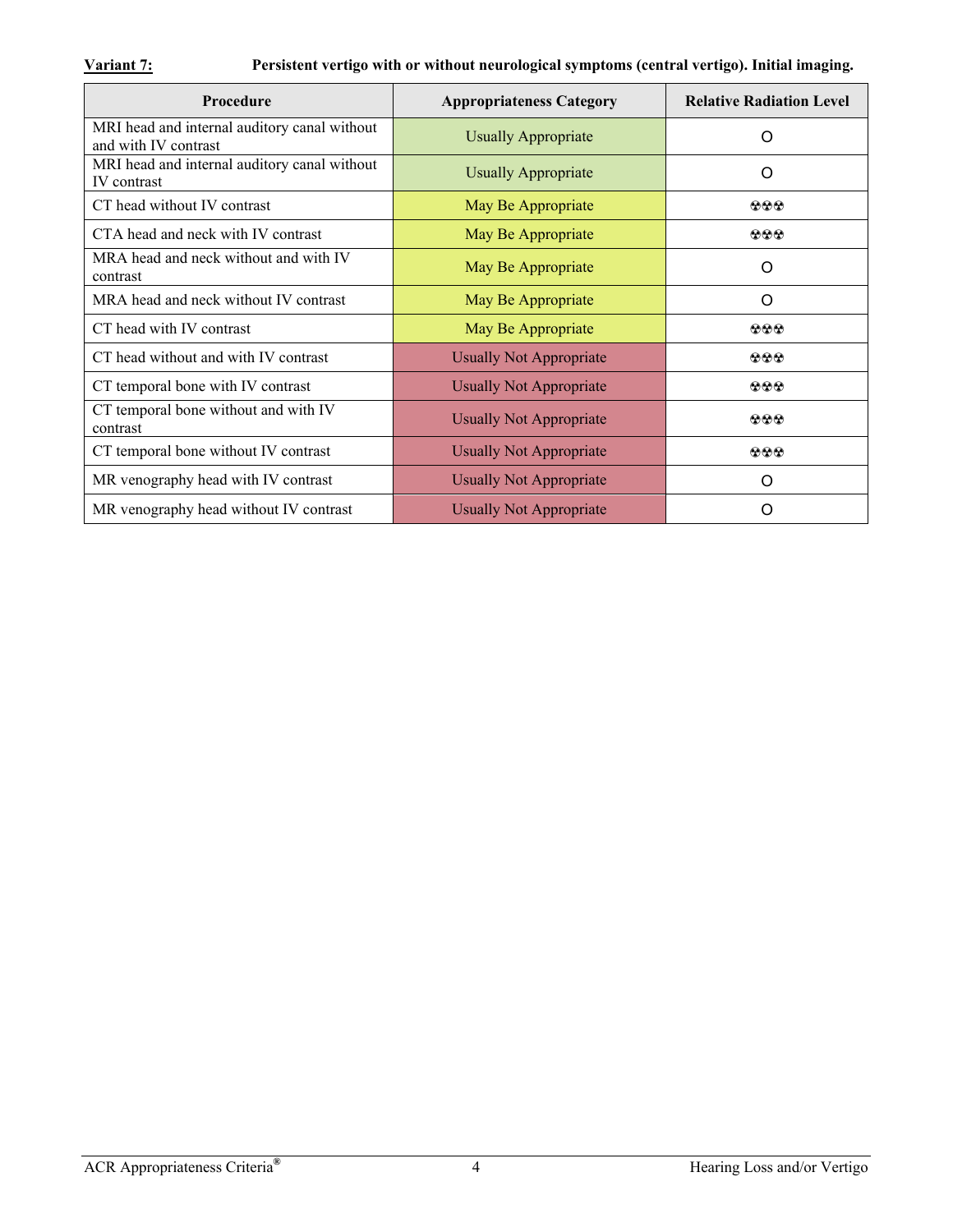#### **HEARING LOSS AND/OR VERTIGO**

Expert Panel on Neurologic Imaging: Aseem Sharma, MD<sup>a</sup>; Claudia F. E. Kirsch, MD<sup>b</sup>; Joseph M. Aulino, MD<sup>c</sup>; Santanu Chakraborty, MBBS, MSc<sup>d</sup>; Asim F. Choudhri, MD<sup>e</sup>; Isabelle M. Germano, MD<sup>f</sup>; A. Tuba Kendi, MD<sup>g</sup>; H. Jeffrey Kim, MD<sup>h</sup>; Ryan K. Lee, MD, MRMD, MBA<sup>i</sup>; David S. Liebeskind, MD<sup>j</sup>; Michael D. Luttrull, MD<sup>k</sup>; Toshio Moritani, MD, PhD<sup>1</sup>; Gregory J. A. Murad, MD<sup>m</sup>; Lubdha M. Shah, MD<sup>n</sup>; Robert Y. Shih, MD<sup>o</sup>; Sophia C. Symko, MD, MS<sup>p</sup>; Julie Bykowski, MD.<sup>q</sup>

#### **Summary of Literature Review**

#### **Introduction/Background**

Clinical assessment and audiometric testing can determine the type of hearing loss as conductive, sensorineural, or mixed [1,2] and guide the appropriateness of subsequent imaging. Conductive hearing loss results from diseases affecting the conduction of mechanical sound wave energy to the hair cells of the organ of Corti within the cochlea. These serve as the auditory receptors, converting the mechanical energy of sound waves into electrical neural impulses that are then transmitted along the auditory pathways to the auditory cortex [1]. Sensorineural hearing loss is caused by diseases that impair the cochlear function or the transmission of electrical signal along the auditory pathway, including the cranial nerve nucleus in the brainstem through the superior olive, inferior colliculus, medial geniculate body of the thalamus, and auditory cortex in the temporal lobe.

Given the proximity of the cranial nerves and their nuclei, disorders that affect hearing may also affect vestibular function and vice versa. The vestibule and semicircular canals are the end organs responsible for balance and equilibrium. Central vestibular pathways involve extensive connections between the vestibular nuclei within the brainstem and the cerebellum, extraocular nuclei, and spinal cord. Vertigo is a sensation that you or the environment around you is moving or spinning. Although vertigo often indicates dysfunction of the vestibule or semicircular canals, patients commonly report dizziness, a less specific term that may imply disequilibrium, lightheadedness, or presyncope [3-5]. Accordingly, imaging workup in these patients may require assessment for disease processes that produce symptoms reported as dizziness rather than vertigo. Appropriateness of imaging often depends upon clinical categorization of vertigo into peripheral (vestibular) and central (affecting central vestibular pathways) categories based upon factors such as onset, duration, persistence, aggravating factors, and results of clinical testing [3-7]. In some cases however, this categorization may be difficult on clinical assessment, especially in less subspecialized care [3].

# **Discussion of Procedures by Variant**

#### **Variant 1: Acquired conductive hearing loss in absence of clinically evident mass in the middle ear. Initial imaging.**

#### **CT Temporal Bone**

Temporal bone CT is considered to be the first-line imaging modality in patients presenting with conductive hearing loss without any mass lesion seen within the middle ear cavity [1,2,5]. CT provides excellent delineation of the external auditory canal, ossicular chain, and the bony labyrinth of the inner ear structures. CT is helpful in identifying changes of otospongiosis (otosclerosis), ossicular erosion or fusion, round window occlusion, and dehiscence of the superior semicircular canal [1,2,5,8-12]. The latter can produce conductive hearing loss and Tullio phenomenon, or sound-induced vertigo, by dissipating mechanical energy through the bony dehiscence. If this condition is suspected, performing CT reconstructions along the Pöschl plane and perpendicular to the Stenver plane then the orientation of the superior semicircular canal may be helpful in identification of bony dehiscence and estimating its extent [8,9].

and a Mallinckrodt Institute of Radiology, Saint Louis, Missouri. bPanel Chair, North Shore–Long Island Jewish Hospital, Hofstra Medical School, Hempstead, New York. 'Vanderbilt University Medical Center, Nashville, Tennessee. <sup>d</sup>Ottawa Hospital Research Institute and the Department of Radiology, The University of Ottawa, Ottawa, Ontario, Canada. "Le Bonheur Children's Hospital, University of Tennessee Health Science Center, Memphis, Tennessee.<br>"Mount Singi School of Medicine, New York: New York: neurogaugical consulta Mount Sinai School of Medicine, New York, New York; neurosurgical consultant. <sup>8</sup>Mayo Clinic, Rochester, Minnesota. <sup>h</sup>Georgetown University Hospital, Washington, District of Columbia; American Academy of Otolaryngology-Head and Neck Surgery. <sup>i</sup> Einstein Healthcare Network, Philadelphia, Pennsylvania. University of California Los Angeles, Los Angeles, California; American Academy of Neurology. <sup>k</sup>The Ohio State University Wexner Medical Center, Columbus, Ohio. <sup>1</sup>University of Iowa Hospitals and Clinics, Iowa City, Iowa. ""University of Florida, Gainesville, Florida; neurosurgical consultant. "University of Utah, Salt Lake City, Utah. °Walter Reed National Military Medical Center, Bethesda, Maryland. ''Neuroradiology consultant, Denver, Colorado. <sup>q</sup>Specialty Chair, UC San Diego Health, San Diego, California.

The American College of Radiology seeks and encourages collaboration with other organizations on the development of the ACR Appropriateness Criteria through society representation on expert panels. Participation by representatives from collaborating societies on the expert panel does not necessarily imply individual or society endorsement of the final document.

Reprint requests to: publications@acr.org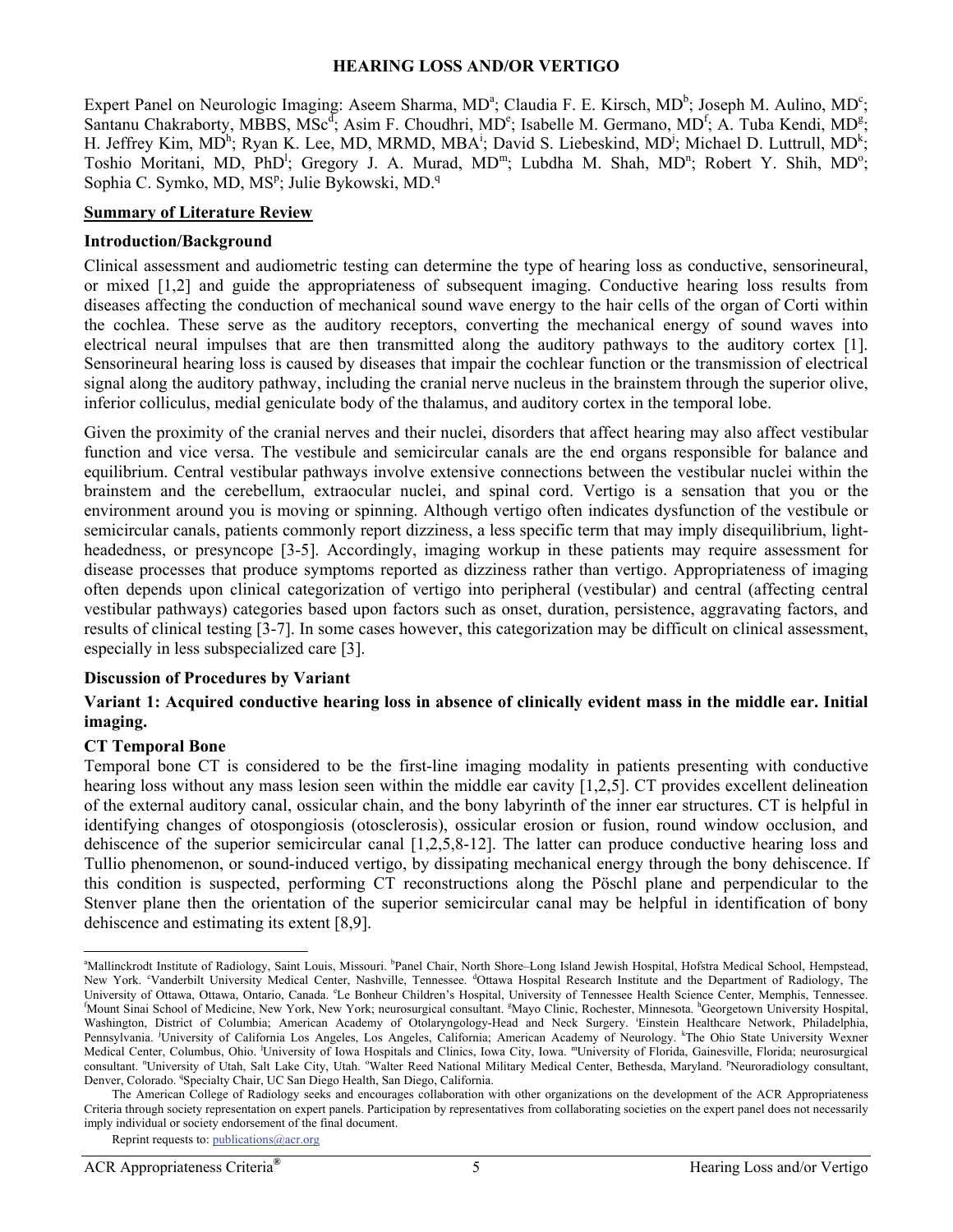Given the density of temporal bone and the rather small size of individual structures of interest, such as ossicles, details of temporal bone morphology are only evident on bone windows. Accordingly, intravenous (IV) contrast is not beneficial for evaluation of temporal bone in patients with conductive hearing loss.

# **CT Head**

There is no evidence to support use of CT head in patients with conductive hearing loss.

# **CTA Head**

There is no evidence to support use of CT angiography (CTA) in patients with conductive hearing loss.

# **MRI Head and Internal Auditory Canal**

MRI of the temporal bone is insufficient in delineation of the bony details usually needed for evaluation of patients with conductive hearing loss, and there is no evidence to support its use as a first-line imaging modality in these patients.

# **MRA Head**

There is no evidence to support use of MR angiography (MRA) for initial evaluation of patients with conductive hearing loss.

# **MR Venography Head**

There is no evidence to support use of MR venography (MRV) for initial evaluation of patients with conductive hearing loss.

#### **Variant 2: Acquired conductive hearing loss secondary to cholesteatoma or neoplasm with suspected intracranial or inner ear extension. Surgical planning.**

# **CT Temporal Bone**

High-spatial resolution CT of the temporal bone is helpful in defining small inflammatory or neoplastic masses within the middle ear cavity [1,2,13]. In addition, CT can help in surgical planning by demonstrating erosions of ossicles or other inner ear structures (such as perilymphatic fistulae) caused by such masses [14]. Given the surrounding dense bone, IV contrast is usually not beneficial in studying enhancement characteristics of middle ear masses. However, contrast enhancement may help delineate extraosseous soft tissue associated with invasive neoplasms.

#### **CT Head**

There is no evidence to support use of CT head for assessment of patients with conductive hearing loss and middle ear mass identified on otoscopy.

#### **CTA Head**

There is no definite evidence to support use of CTA as a first-line modality for assessment of patients with conductive hearing loss and middle ear mass identified on otoscopy. However, in patients with high clinical suspicion of middle ear paraganglioma, CTA is sometimes used initially for diagnostic confirmation and for planning further management.

#### **MRI Head and Internal Auditory Canal**

Extent of a middle ear cavity mass identified on otoscopy in a patient with conductive hearing loss is much better defined using MRI obtained without and with IV contrast [2,5,13,15]. This assessment is better done using thin sections across the temporal bone as part of a dedicated internal auditory canal (IAC) protocol rather than a routine brain MRI. Excellent soft-tissue contrast afforded by even a noncontrast MRI often complements the bony details seen on temporal bone CT for complete evaluation of such patients prior to surgical intervention.

#### **MRA Head**

MRA is usually not used as a first-line imaging modality in patients presenting with conductive hearing loss. However, it may be helpful in assessing patency of the carotid artery if initial imaging raises suspicion of vascular involvement.

# **MR Venography Head**

Although not used as the initial imaging modality, MRV may be helpful in assessing patency of jugular vein for surgical planning in patients with documented middle ear masses.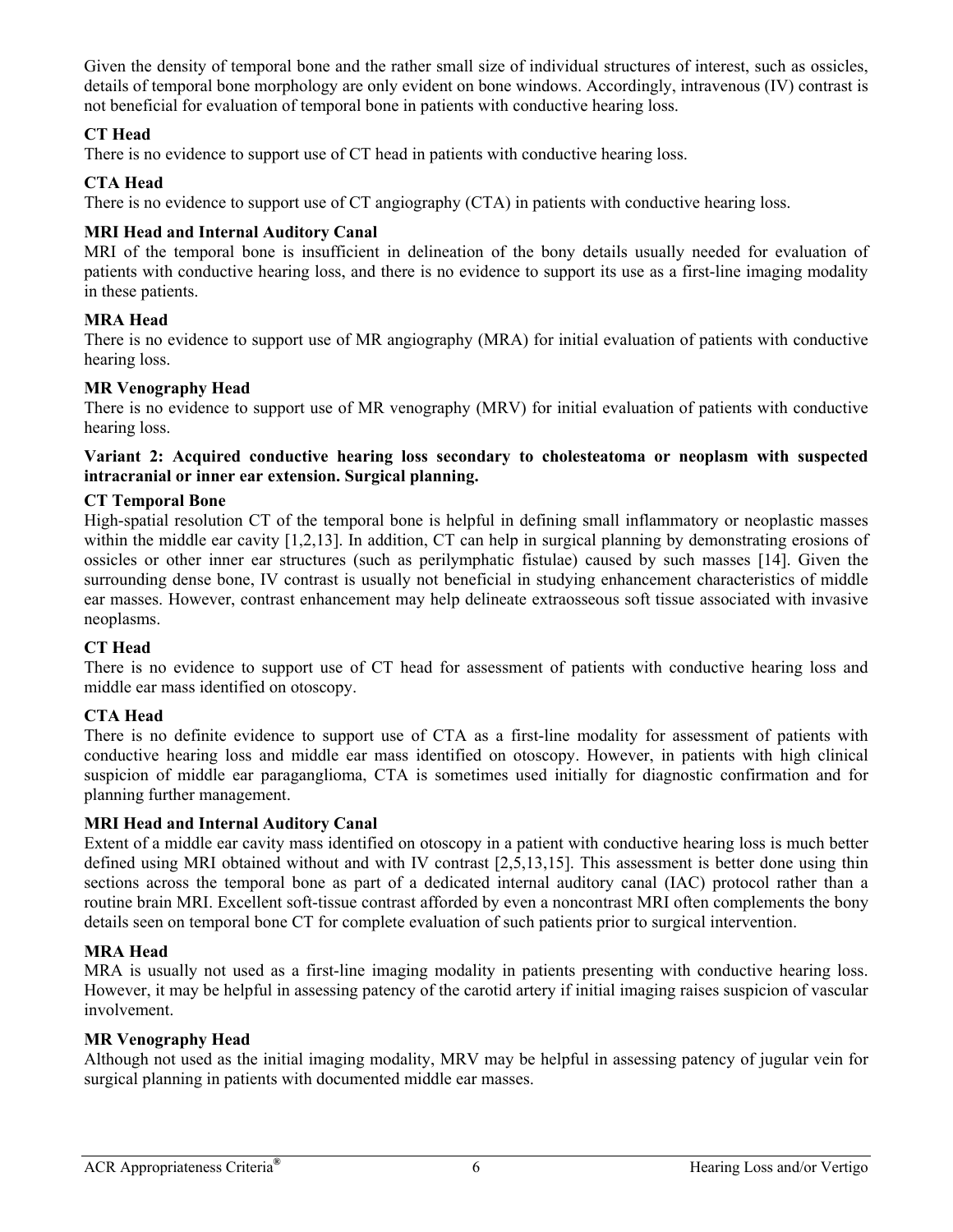# **Variant 3: Acquired sensorineural hearing loss. Initial imaging.**

## **CT Temporal Bone**

CT of the temporal bone is insensitive in detection of soft-tissue abnormalities that commonly cause sensorineural hearing loss. Small size and proximity to the dense bone of inner ear structures and IAC also precludes visualization of intralabyrinthine or intracanalicular enhancement following IV contrast administration. It may demonstrate labyrinthine ossification [16] resulting from prior infection or give an indirect clue to presence of a vestibular schwannoma in the form of bony remodeling of the IAC. In post-traumatic sensorineural hearing loss, CT can demonstrate fractures extending across the otic capsule [2,13].

#### **CT Head**

Contrast-enhanced head CT is a less-sensitive imaging modality to detect tumors, such as vestibular schwannomas [17], or assess the IAC, cerebellopontine angle cisterns, or the brainstem compared to MRI.

#### **CTA Head**

There is no evidence to support use of CTA in the initial workup of patients presenting with isolated sensorineural hearing loss.

#### **MRI Head and Internal Auditory Canal**

Imaging evaluation of patients presenting with sensorineural hearing loss involves detailed assessment of the cochlear contents, vestibulocochlear nerve, and auditory pathways. MRI is the imaging modality of choice for evaluating these soft-tissue structures [2,5,18-20]. MRI can demonstrate signal alterations induced by inflammation or hemorrhage within the cochlear contents, identify neoplasms within the cochlear labyrinth or IAC, assess the size of vestibular aqueducts, and visualize abnormalities affecting the brain parenchyma along the auditory pathways [21-25]. Although differential considerations may vary based upon sudden, fluctuating, or progressive nature of sensorineural hearing loss, MRI remains the imaging modality of choice for all these subcategories. MRI should be done using dedicated IAC protocol using thin sections across the IAC and the inner ear. These protocols include evaluation of the brainstem and thalami. Given the extreme rarity of cortical deafness, there is no strong evidence to recommend routine assessment of the entire brain parenchyma in addition to the MRI IAC protocol in patients presenting with isolated sensorineural hearing loss [26,27]. High-resolution 3-D T2-weighted images providing submillimeter assessment of fluid-filled inner ear structures and the IAC are highly sensitive for detection of diseases presenting with sensorineural hearing loss [27,28]. Visualization of inflammatory changes (eg, labyrinthitis, neuritis) as well as neoplasms, such as vestibular schwannomas, can be facilitated by administration of IV contrast [29,30]. However, there is insufficient evidence to prove incremental benefit of contrast administration beyond an MRI IAC protocol performed without IV contrast [27,28].

#### **MRA Head**

There is no evidence to support use of MRA in the initial workup of patients presenting with isolated sensorineural hearing loss.

#### **MR Venography Head**

There is no evidence to support use of MRV in the initial workup of patients presenting with isolated sensorineural hearing loss.

#### **Variant 4: Mixed conductive and sensorineural hearing loss. Initial imaging.**

#### **CT Temporal Bone**

CT scan of the temporal bones can delineate changes of otospongiosis, a common cause of mixed conductive and sensorineural hearing loss. In some patients with clinical suspicion of otospongiosis, it may suggest alternate diagnoses to explain hearing loss. [31,32]. Administration of IV contrast is usually not beneficial for assessment of temporal bone.

#### **CT Head**

Relative to MRI, CT head is much less sensitive in detecting or excluding retrocochlear pathology to account for the sensorineural component of the hearing loss [17].

#### **CTA Head**

There is no evidence to support use of CTA in the initial workup of patients presenting with mixed hearing loss.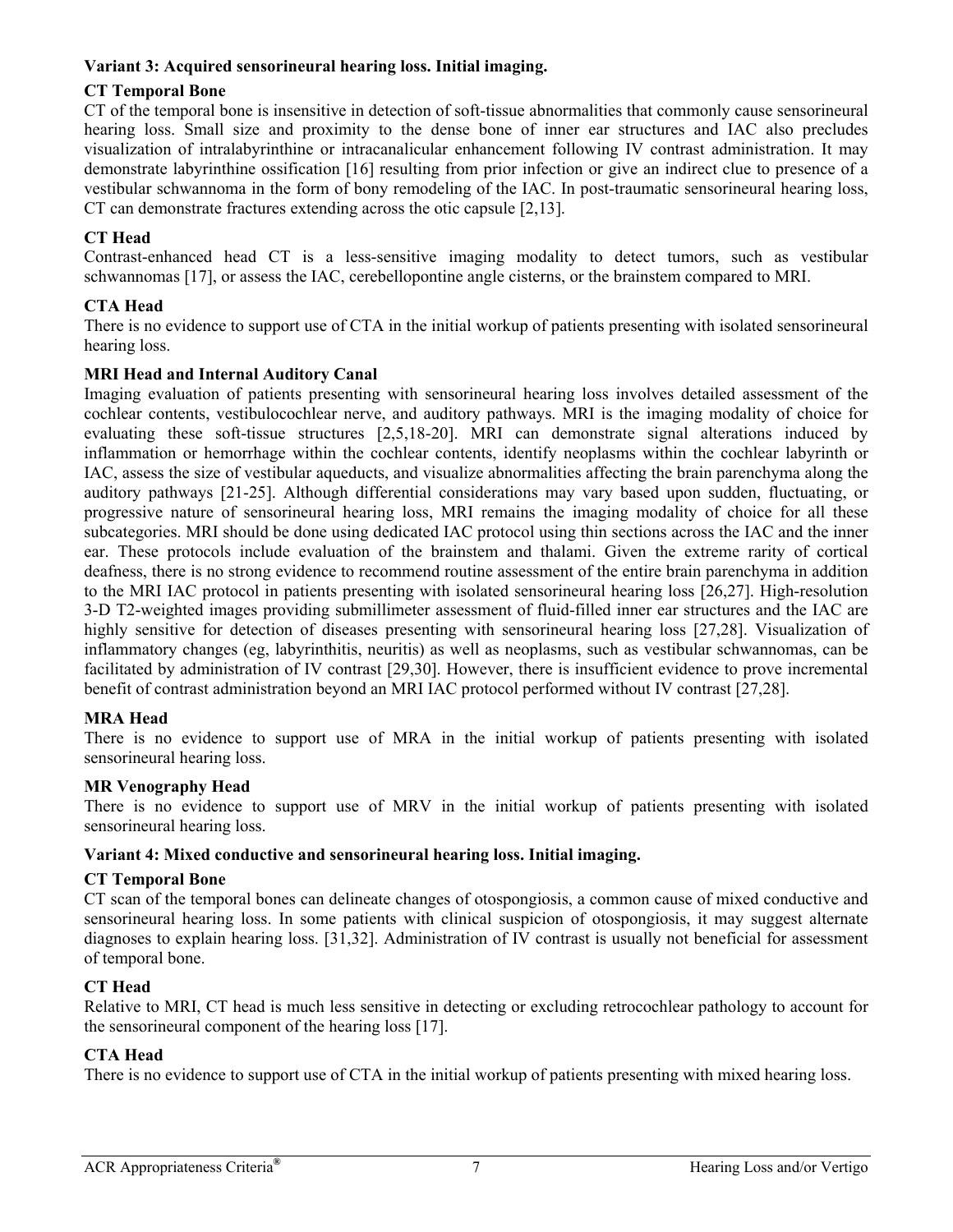# **MRI Head and Internal Auditory Canal**

MRI obtained using IAC protocol can be helpful in looking for any retrocochlear pathology responsible for a sensorineural component of the hearing loss. In case IV contrast is administered, punctate enhancement can be seen within the bony otic capsule in the presence of otospongiosis [2].

# **MRA Head**

There is no evidence to support use of MRA in the initial workup of patients presenting with mixed hearing loss.

## **MR Venography Head**

There is no evidence to support use of MRV in the initial workup of patients presenting with mixed hearing loss.

# **Variant 5: Congenital hearing loss or total deafness or cochlear implant candidate. Surgical planning.**

#### **CT Temporal Bone**

High-spatial resolution provided by CT of the temporal bone is valuable prior to cochlear implantation surgery in patients with profound hearing loss. It can provide preoperative delineation of underlying cochlear malformation in patients with congenital hearing loss, detect changes of otospongiosis, suggest round window occlusion, identify labyrinthitis ossificans, congenital bony fusion of the ossicles, and alert the surgeon regarding underlying otomastoiditis or variant anatomy (such as that of the facial nerve) [33,34]. It can also delineate the size of cochlear and vestibular aqueducts, alerting the surgeon for possibility of intraoperative cerebrospinal fluid gusher [24,35,36].

# **CT Head**

High-spatial resolution of CT head is insufficient in providing anatomic details of temporal bone needed for surgical planning prior to cochlear implantation. Accordingly, there is no evidence to support routine use of CT head for this indication.

# **CTA Head**

There is no evidence to support routine use of CTA for surgical planning prior to cochlear implantation in patients with deafness.

# **MRI Head and Internal Auditory Canal**

MRI may provide a complementary role to temporal bone CT in preoperative assessment of patients prior to cochlear implantation. Exquisite details of inner ear structures visible on high-resolution T2-weighted images can help in detecting abnormalities, such as cochlear malformations or cochlear nerve deficiency, that directly impact surgical approach [37,38]. In addition, MRI may reveal unexpected soft-tissue abnormalities, such as vestibular schwannomas that may impact the planned surgery [39].

# **MRA Head**

There is no evidence to support routine use of MRA for surgical planning prior to cochlear implantation in patients with deafness.

# **MR Venography Head**

There is no evidence to support routine use of MRV for surgical planning prior to cochlear implantation in patients with deafness.

#### **Variant 6: Episodic vertigo with or without associated hearing loss or aural fullness (peripheral vertigo). Initial imaging.**

# **CT Temporal Bone**

CT of the temporal bone provides excellent delineation of the bony labyrinth and is helpful in detecting a number of pathologies resulting in peripheral vertigo. It is highly sensitive in detecting temporal bone fractures in patients with post-traumatic vertigo, assessing for superior semicircular canal dehiscence in patients with vertigo provoked by loud noises, and diagnosing erosions in the bony labyrinth from inflammatory or iatrogenic causes [5,8,9,14].

# **CT Head**

CT head provides insufficient details of the inner ear to be useful in patients with peripheral vertigo. Accordingly, diagnostic yield of CT head in patients presenting with vertigo is low [40].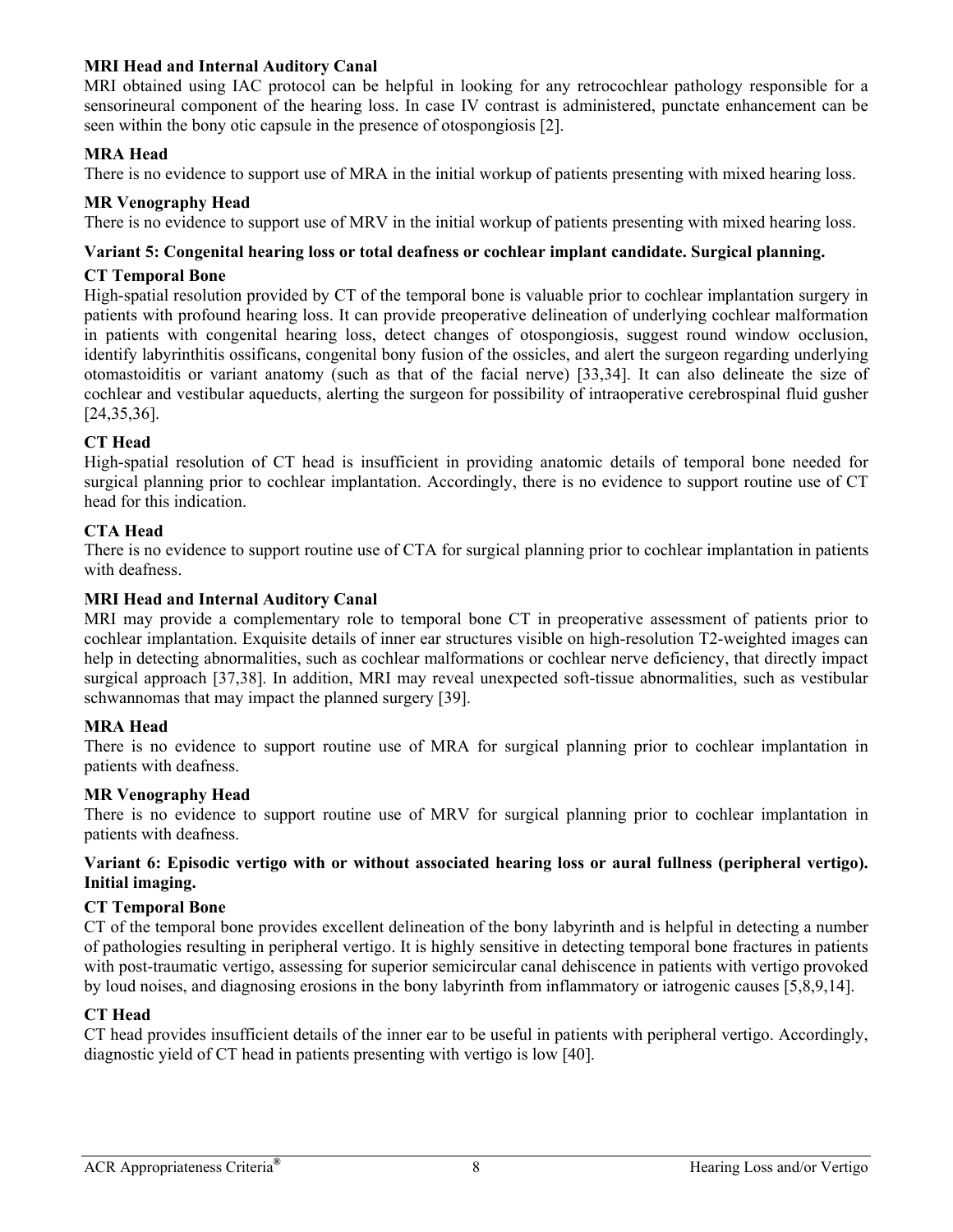# **CTA Head and Neck**

There is no evidence to support use of CTA in patients presenting with peripheral causes of vertigo. In patients with episodic vertigo that cannot be confidently categorized as peripheral, CTA can be used to detect underlying vertebrobasilar insufficiency [41].

# **MRI Head and Internal Auditory Canal**

Based on clinical assessment, peripheral vertigo in many patients is presumed to be secondary to benign processes such as benign paroxysmal positional vertigo or Meniere disease, and these patients are often managed successfully without imaging [3-5]. High-resolution T2-weighted images are capable of delineating endolymphatic sac, and delayed 3-D FLAIR images can demonstrate hydrops associated with Meniere disease following IV or intratympanic contrast administration as contrast accumulates in perilymphatic but not endolymphatic space. However, the role of such studies in management of these patients is still not clearly established [42-53]. IV contrast can be helpful in showing enhancement of vestibule or semicircular canals in patients with labyrinthitis. MRI of the brain can be used to detect rare but significant central causes of vertigo in cases where distinction between peripheral and central categories is not clinically evident [54].

# **MRA Head and Neck**

There is no evidence to support use of MRA in patients presenting with peripheral causes of vertigo. In patients with episodic vertigo that cannot be confidently categorized as peripheral, MRA without and with IV contrast can be used to detect underlying vertebrobasilar insufficiency [55].

#### **MR Venography Head**

There is no evidence to support use of MRV in the initial workup of patients presenting with vertigo; however, in patients who may have vertigo as a symptom of pseudotumor cerebri, MRV may show narrowing of the transverse sinuses.

#### **Variant 7: Persistent vertigo with or without neurological symptoms (central vertigo). Initial imaging.**

#### **CT Temporal Bone**

CT of the temporal bone is not useful in looking for central causes of vertigo.

## **CT Head**

Head CT without or with IV contrast may be used to look for central causes of dizziness, albeit with lesser sensitivity than MRI [40,54]. IV contrast may help in either detection or characterization of various neoplastic or inflammatory disease processes affecting the central nervous system. In patients presenting to the emergency department with acute onset of symptoms, CT may demonstrate intracranial hemorrhage as a rare central cause of dizziness [56].

# **CTA Head and Neck**

In patients suspected of vertebrobasilar insufficiency as a cause of episodic vertigo, CTA can be used to detect vascular stenosis or occlusion [41].

# **MRI Head and Internal Auditory Canal**

MRI is the modality of choice in evaluation of the brain in patients suspected to have central cause for vertigo. It can detect posterior fossa neoplasms, Chiari malformation, posterior fossa infarcts, and demyelinating lesions that may result in dizziness or vertigo [3,54,56-58]. Contrast administration can be helpful in detection or characterization of such lesions [58]. Compared to CT, MRI has a much higher sensitivity of detecting acute infarcts in patients with dizziness [40]. It should be noted that infarcts causing isolated vestibular symptoms are usually small, and normal initial MRI does not entirely exclude brain infarction as a cause for vertigo [59].

#### **MRA Head and Neck**

In patients suspected of vertebrobasilar insufficiency as a cause of episodic vertigo, MRA can be used to detect vascular stenosis or occlusion [55].

#### **MR Venography Head**

There is no evidence to support use of MRV in the initial workup of patients presenting with isolated vertigo.

#### **Summary of Recommendations**

 **Variant 1:** CT temporal bone without IV contrast is the first-line imaging modality in patients presenting with acquired conductive hearing loss without any mass lesion seen within the middle ear cavity.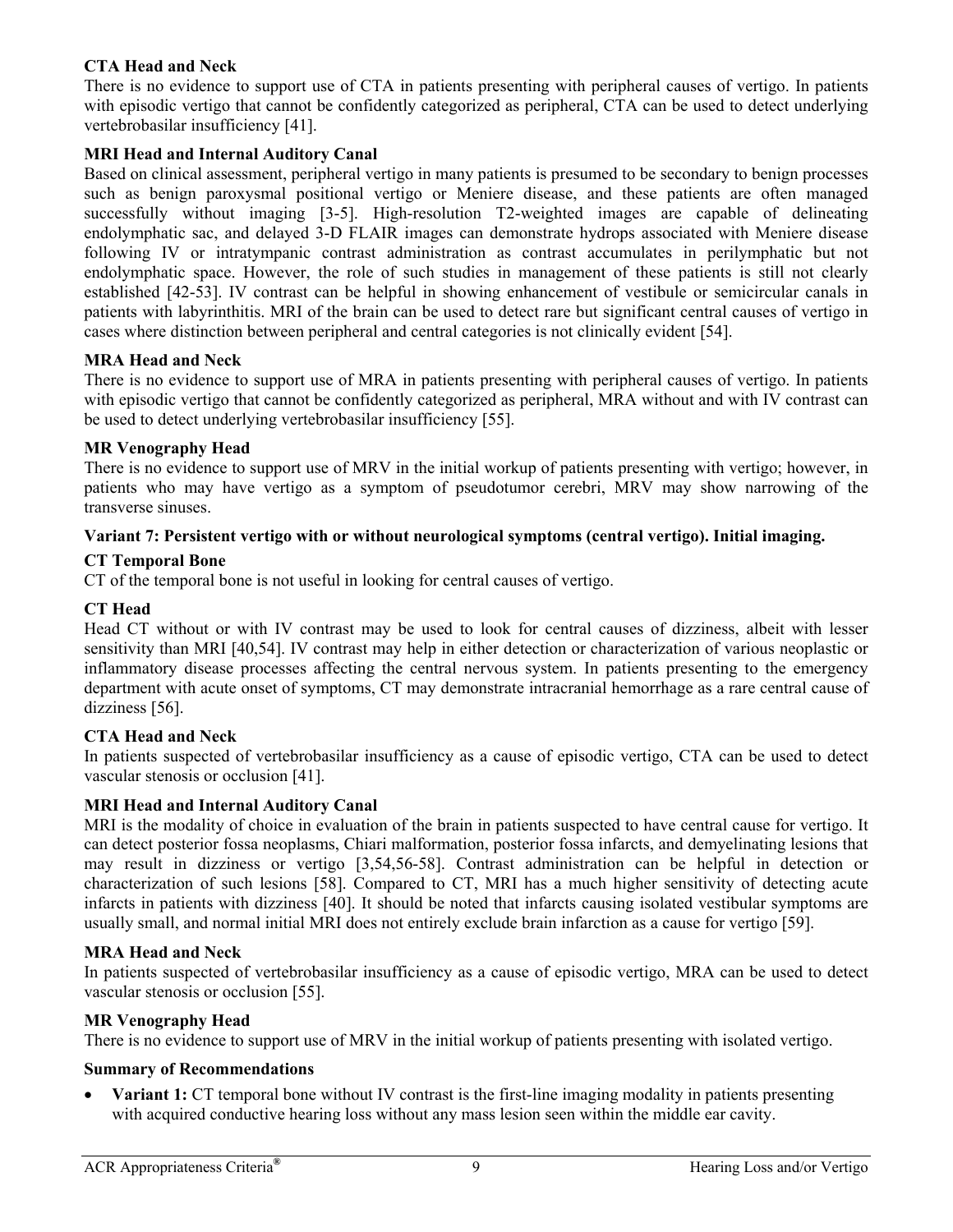- **Variant 2:** For presurgical planning of patients with acquired conductive hearing loss secondary to cholesteatoma or neoplasm with suspected intracranial or inner ear extension, CT temporal bone without IV contrast or MRI head and internal auditory canal without and with IV contrast is recommended. It may be necessary to do both examinations for complete presurgical evaluation.
- **Variant 3:** MRI head and internal auditory canal without IV contrast, or without and with IV contrast, is recommended for evaluating patients with acquired sensorineural hearing loss.
- **Variant 4:** Mixed conductive and sensorineural hearing loss can be evaluated with either CT temporal bone without IV contrast, or MRI head and internal auditory canal without IV contrast, or without and with IV contrast.
- **Variant 5:** Congenital hearing loss, total deafness, or cochlear implant is best assessed with either CT temporal bone without IV contrast, or MRI head and internal auditory canal without IV contrast, or without and with IV contrast.
- **Variant 6:** Episodic vertigo with or without associated hearing loss or aural fullness (peripheral vertigo) can best be assessed with either CT temporal bone without IV contrast, MRI head and internal auditory canal without IV contrast, or without and with IV contrast.
- **Variant 7:** Evaluation of persistent vertigo with or without neurological symptoms (central vertigo) can best be assessed initially with MRI head and internal auditory canal without IV contrast, or without and with IV contrast.

# **Summary of Evidence**

Of the 60 references cited in the *ACR Appropriateness Criteria® Hearing Loss and/or Vertigo* document, 1 is categorized as a therapeutic reference of good-quality that may have design limitations. Additionally, 59 references are categorized as diagnostic references including 1 well-designed study, 11 good-quality studies, and 24 quality studies that may have design limitations. There are 23 references that may not be useful as primary evidence.

The 60 references cited in the *ACR Appropriateness Criteria® Hearing Loss and/or Vertigo* document were published from 1978 to 2017.

Although there are references that report on studies with design limitations, 13 well-designed or good-quality studies provide good evidence.

| <b>Appropriateness Category Name</b> | Appropriateness<br>Rating | <b>Appropriateness Category Definition</b>                                                                                                                                                                                                               |
|--------------------------------------|---------------------------|----------------------------------------------------------------------------------------------------------------------------------------------------------------------------------------------------------------------------------------------------------|
| <b>Usually Appropriate</b>           | 7, 8, or 9                | The imaging procedure or treatment is indicated in<br>the specified clinical scenarios at a favorable risk-<br>benefit ratio for patients.                                                                                                               |
| May Be Appropriate                   | 4, 5, or $6$              | The imaging procedure or treatment may be<br>indicated in the specified clinical scenarios as an<br>alternative to imaging procedures or treatments with<br>a more favorable risk-benefit ratio, or the risk-benefit<br>ratio for patients is equivocal. |
| May Be Appropriate<br>(Disagreement) | 5                         | The individual ratings are too dispersed from the<br>panel median. The different label provides<br>transparency regarding the panel's recommendation.<br>"May be appropriate" is the rating category and a<br>rating of 5 is assigned.                   |
| <b>Usually Not Appropriate</b>       | $1, 2,$ or 3              | The imaging procedure or treatment is unlikely to be.<br>indicated in the specified clinical scenarios, or the<br>risk-benefit ratio for patients is likely to be<br>unfavorable.                                                                        |

# **Appropriateness Category Names and Definitions**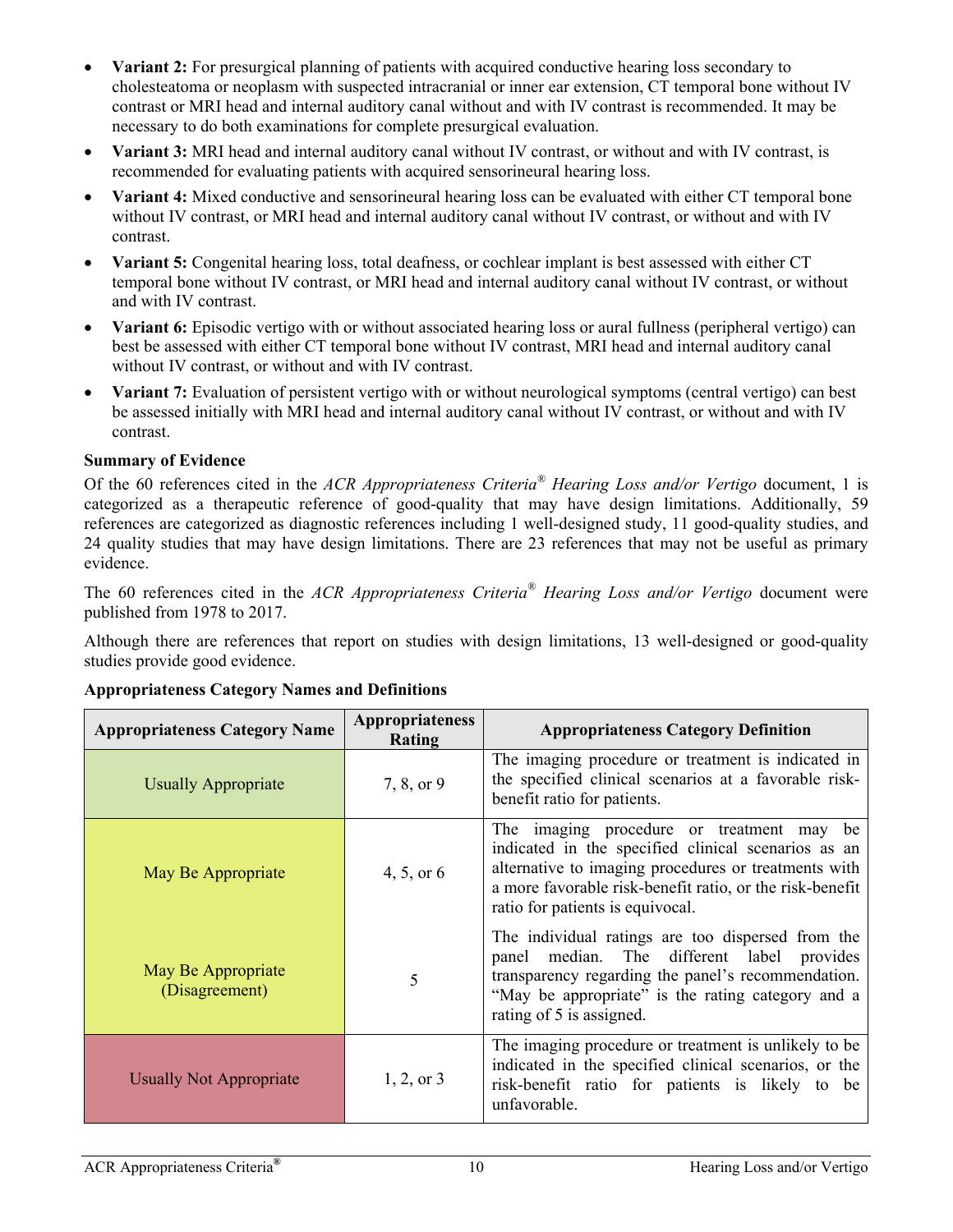# **Relative Radiation Level Information**

Potential adverse health effects associated with radiation exposure are an important factor to consider when selecting the appropriate imaging procedure. Because there is a wide range of radiation exposures associated with different diagnostic procedures, a relative radiation level (RRL) indication has been included for each imaging examination. The RRLs are based on effective dose, which is a radiation dose quantity that is used to estimate population total radiation risk associated with an imaging procedure. Patients in the pediatric age group are at inherently higher risk from exposure, because of both organ sensitivity and longer life expectancy (relevant to the long latency that appears to accompany radiation exposure). For these reasons, the RRL dose estimate ranges for pediatric examinations are lower as compared with those specified for adults (see Table below). Additional information regarding radiation dose assessment for imaging examinations can be found in the ACR Appropriateness Criteria® [Radiation Dose Assessment Introduction](https://www.acr.org/-/media/ACR/Files/Appropriateness-Criteria/RadiationDoseAssessmentIntro.pdf) document [60].

| <b>Relative Radiation Level Designations</b> |                                               |                                                   |
|----------------------------------------------|-----------------------------------------------|---------------------------------------------------|
| <b>Relative Radiation Level*</b>             | <b>Adult Effective Dose Estimate</b><br>Range | <b>Pediatric Effective Dose Estimate</b><br>Range |
|                                              | $0$ mS <sub>v</sub>                           | $0$ mS $v$                                        |
| $^\circledR$                                 | $< 0.1$ mSv                                   | $< 0.03$ mSv                                      |
| $\odot \odot$                                | $0.1-1$ mSv                                   | $0.03 - 0.3$ mSv                                  |
| 000                                          | $1-10$ mS <sub>v</sub>                        | $0.3-3$ mSv                                       |
| 0000                                         | $10-30$ mSv                                   | $3-10$ mSv                                        |
| 00000                                        | $30-100$ mS <sub>v</sub>                      | $10-30$ mSv                                       |

\*RRL assignments for some of the examinations cannot be made, because the actual patient doses in these procedures vary as a function of a number of factors (eg, region of the body exposed to ionizing radiation, the imaging guidance that is used). The RRLs for these examinations are designated as "Varies".

# **Supporting Documents**

For additional information on the Appropriateness Criteria methodology and other supporting documents go to [www.acr.org/ac.](https://www.acr.org/Clinical-Resources/ACR-Appropriateness-Criteria)

# **References**

- 1. Curtin HD. Imaging of Conductive Hearing Loss With a Normal Tympanic Membrane. AJR Am J Roentgenol 2016;206:49-56.
- 2. Shah LM, Wiggins RH, 3rd. Imaging of hearing loss. Neuroimaging Clin N Am 2009;19:287-306.
- 3. Connor SE, Sriskandan N. Imaging of dizziness. Clin Radiol 2014;69:111-22.
- 4. Macleod D, McAuley D. Vertigo: clinical assessment and diagnosis. Br J Hosp Med (Lond) 2008;69:330-4.
- 5. Newman-Toker DE, Della Santina CC, Blitz AM. Vertigo and hearing loss. Handb Clin Neurol 2016;136:905-21.
- 6. Bakhit M, Heidarian A, Ehsani S, Delphi M, Latifi SM. Clinical assessment of dizzy patients: the necessity and role of diagnostic tests. Glob J Health Sci 2014;6:194-9.
- 7. Kutz JW, Jr. The dizzy patient. Med Clin North Am 2010;94:989-1002.
- 8. Belden CJ, Weg N, Minor LB, Zinreich SJ. CT evaluation of bone dehiscence of the superior semicircular canal as a cause of sound- and/or pressure-induced vertigo. Radiology 2003;226:337-43.
- 9. Branstetter BF, 4th, Harrigal C, Escott EJ, Hirsch BE. Superior semicircular canal dehiscence: oblique reformatted CT images for diagnosis. Radiology 2006;238:938-42.
- 10. Lee YH, Rivas-Rodriguez F, Song JJ, Yang KS, Mukherji SK. The prevalence of superior semicircular canal dehiscence in conductive and mixed hearing loss in the absence of other pathology using submillimetric temporal bone computed tomography. J Comput Assist Tomogr 2014;38:190-5.
- 11. Saliba I, Maniakas A, Benamira LZ, Nehme J, Benoit M, Montreuil-Jacques V. Superior canal dehiscence syndrome: clinical manifestations and radiologic correlations. Eur Arch Otorhinolaryngol 2014;271:2905-14.
- 12. Stimmer H, Hamann KF, Zeiter S, Naumann A, Rummeny EJ. Semicircular canal dehiscence in HR multislice computed tomography: distribution, frequency, and clinical relevance. Eur Arch Otorhinolaryngol 2012;269:475-80.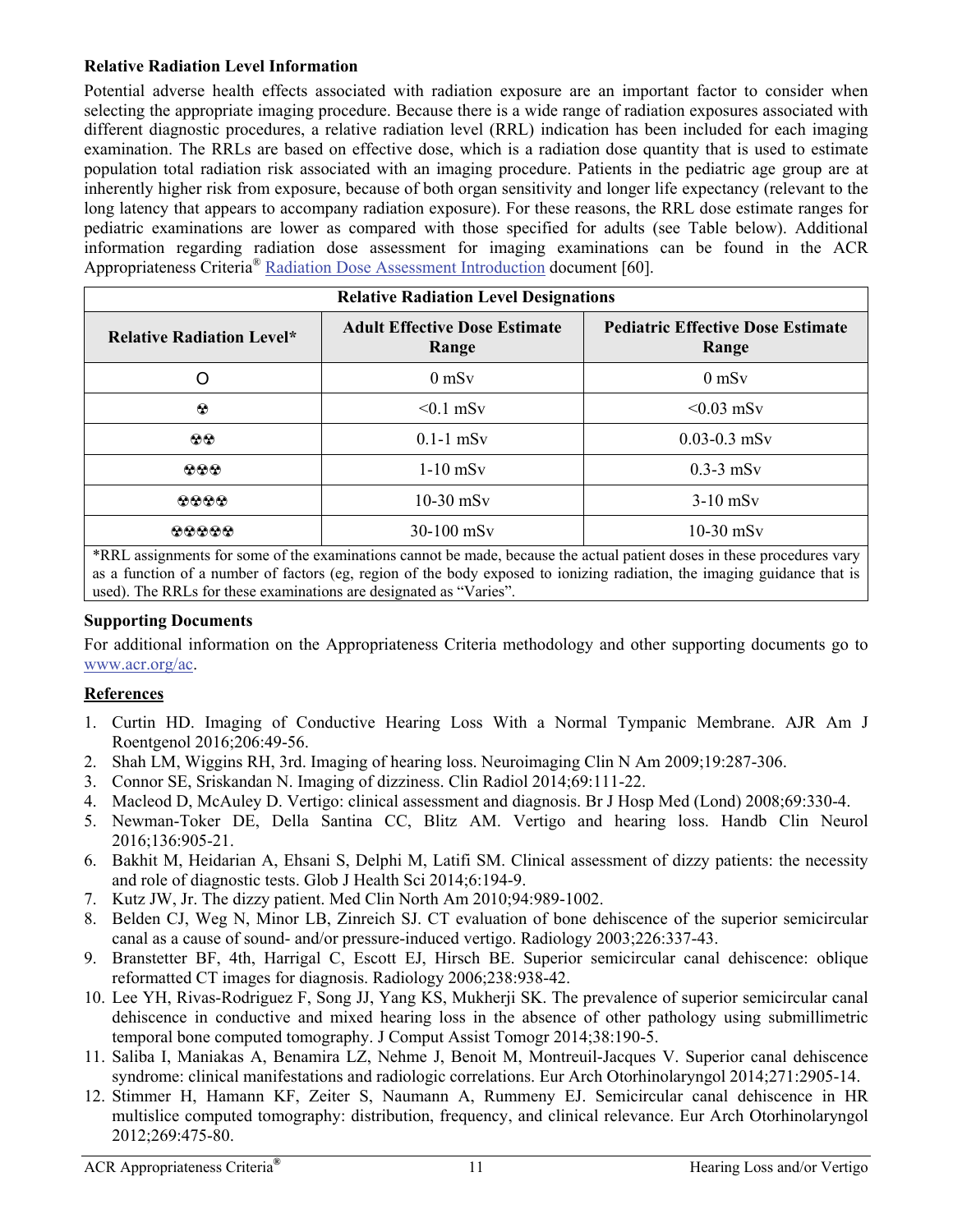- 13. Eshetu T, Aygun N. Imaging of the temporal bone: a symptom-based approach. Semin Roentgenol 2013;48:52-64.
- 14. Meyer A, Bouchetemble P, Costentin B, Dehesdin D, Lerosey Y, Marie JP. Lateral semicircular canal fistula in cholesteatoma: diagnosis and management. Eur Arch Otorhinolaryngol 2016;273:2055-63.
- 15. Mohan S, Hoeffner E, Bigelow DC, Loevner LA. Applications of magnetic resonance imaging in adult temporal bone disorders. Magn Reson Imaging Clin N Am 2012;20:545-72.
- 16. Braun T, Dirr F, Berghaus A, et al. Prevalence of labyrinthine ossification in CT and MR imaging of patients with acute deafness to severe sensorineural hearing loss. Int J Audiol 2013;52:495-9.
- 17. Kulkarni BSN, Bajwa H, Chandrashekhar M, et al. CT- and MRI-based gross target volume comparison in vestibular schwannomas. Rep Pract Oncol Radiother 2017;22:201-08.
- 18. Berrettini S, Seccia V, Fortunato S, et al. Analysis of the 3-dimensional fluid-attenuated inversion-recovery (3D-FLAIR) sequence in idiopathic sudden sensorineural hearing loss. JAMA Otolaryngol Head Neck Surg 2013;139:456-64.
- 19. Chau JK, Cho JJ, Fritz DK. Evidence-based practice: management of adult sensorineural hearing loss. Otolaryngol Clin North Am 2012;45:941-58.
- 20. Cueva RA. Auditory brainstem response versus magnetic resonance imaging for the evaluation of asymmetric sensorineural hearing loss. Laryngoscope 2004;114:1686-92.
- 21. Davidson HC, Harnsberger HR, Lemmerling MM, et al. MR evaluation of vestibulocochlear anomalies associated with large endolymphatic duct and sac. AJNR Am J Neuroradiol 1999;20:1435-41.
- 22. Kwan TL, Tang KW, Pak KK, Cheung JY. Screening for vestibular schwannoma by magnetic resonance imaging: analysis of 1821 patients. Hong Kong Med J 2004;10:38-43.
- 23. Mafee MF. Congenital sensorineural hearing loss and enlarged endolymphatic sac and duct: role of magnetic resonance imaging and computed tomography. Top Magn Reson Imaging 2000;11:10-24.
- 24. Valvassori GE, Clemis JD. The large vestibular aqueduct syndrome. Laryngoscope 1978;88:723-8.
- 25. Weissman JL, Curtin HD, Hirsch BE, Hirsch WL, Jr. High signal from the otic labyrinth on unenhanced magnetic resonance imaging. AJNR Am J Neuroradiol 1992;13:1183-7.
- 26. Gebarski SS, Tucci DL, Telian SA. The cochlear nuclear complex: MR location and abnormalities. AJNR Am J Neuroradiol 1993;14:1311-8.
- 27. Sharma A, Viets R, Parsons MS, Reis M, Chrisinger J, Wippold FJ, 2nd. A two-tiered approach to MRI for hearing loss: incremental cost of a comprehensive MRI over high-resolution T2-weighted imaging. AJR Am J Roentgenol 2014;202:136-44.
- 28. Daniels RL, Swallow C, Shelton C, Davidson HC, Krejci CS, Harnsberger HR. Causes of unilateral sensorineural hearing loss screened by high-resolution fast spin echo magnetic resonance imaging: review of 1,070 consecutive cases. Am J Otol 2000;21:173-80.
- 29. Held P, Fellner C, Fellner F, et al. MRI of inner ear and facial nerve pathology using 3D MP-RAGE and 3D CISS sequences. Br J Radiol 1997;70:558-66.
- 30. Zealley IA, Cooper RC, Clifford KM, et al. MRI screening for acoustic neuroma: a comparison of fast spin echo and contrast enhanced imaging in 1233 patients. Br J Radiol 2000;73:242-7.
- 31. Dudau C, Salim F, Jiang D, Connor SE. Diagnostic efficacy and therapeutic impact of computed tomography in the evaluation of clinically suspected otosclerosis. Eur Radiol 2017;27:1195-201.
- 32. Quesnel AM, Moonis G, Appel J, et al. Correlation of computed tomography with histopathology in otosclerosis. Otol Neurotol 2013;34:22-8.
- 33. Jeong SW, Kim LS. A new classification of cochleovestibular malformations and implications for predicting speech perception ability after cochlear implantation. Audiol Neurootol 2015;20:90-101.
- 34. Young JY, Ryan ME, Young NM. Preoperative imaging of sensorineural hearing loss in pediatric candidates for cochlear implantation. Radiographics 2014;34:E133-49.
- 35. El-Badry MM, Osman NM, Mohamed HM, Rafaat FM. Evaluation of the radiological criteria to diagnose large vestibular aqueduct syndrome. Int J Pediatr Otorhinolaryngol 2016;81:84-91.
- 36. Kim BG, Sim NS, Kim SH, Kim UK, Kim S, Choi JY. Enlarged cochlear aqueducts: a potential route for CSF gushers in patients with enlarged vestibular aqueducts. Otol Neurotol 2013;34:1660-5.
- 37. Glastonbury CM, Davidson HC, Harnsberger HR, Butler J, Kertesz TR, Shelton C. Imaging findings of cochlear nerve deficiency. AJNR Am J Neuroradiol 2002;23:635-43.
- 38. Parry DA, Booth T, Roland PS. Advantages of magnetic resonance imaging over computed tomography in preoperative evaluation of pediatric cochlear implant candidates. Otol Neurotol 2005;26:976-82.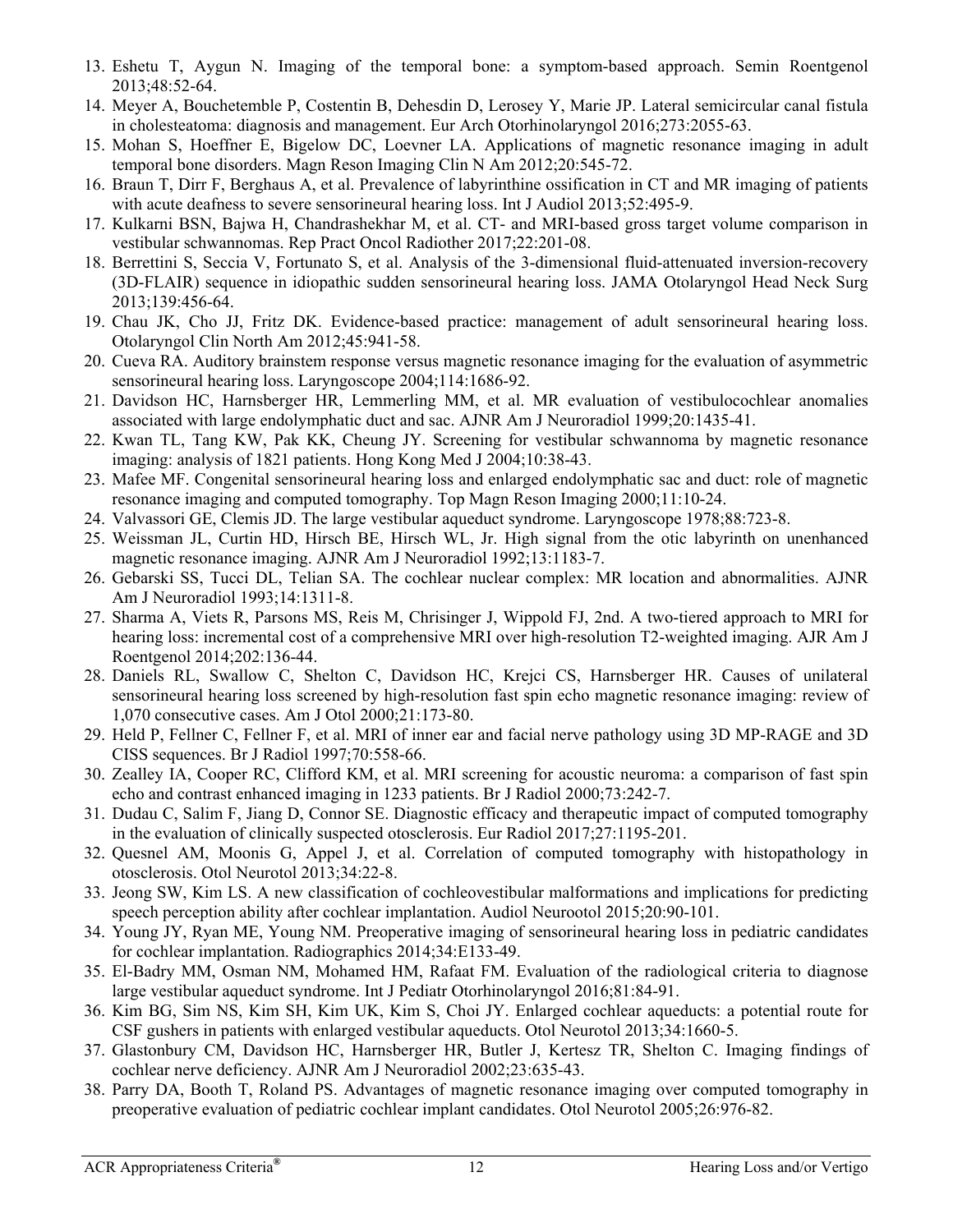- 39. Jiang ZY, Odiase E, Isaacson B, Roland PS, Kutz JW, Jr. Utility of MRIs in adult cochlear implant evaluations. Otol Neurotol 2014;35:1533-5.
- 40. Lawhn-Heath C, Buckle C, Christoforidis G, Straus C. Utility of head CT in the evaluation of vertigo/dizziness in the emergency department. Emerg Radiol 2013;20:45-9.
- 41. Pasaoglu L. Vertebrobasilar system computed tomographic angiography in central vertigo. Medicine (Baltimore) 2017;96:e6297.
- 42. Fukuoka H, Takumi Y, Tsukada K, et al. Comparison of the diagnostic value of 3 T MRI after intratympanic injection of GBCA, electrocochleography, and the glycerol test in patients with Meniere's disease. Acta Otolaryngol 2012;132:141-5.
- 43. Grieve SM, Obholzer R, Malitz N, Gibson WP, Parker GD. Imaging of endolymphatic hydrops in Meniere's disease at 1.5 T using phase-sensitive inversion recovery: (1) demonstration of feasibility and (2) overcoming the limitations of variable gadolinium absorption. Eur J Radiol 2012;81:331-8.
- 44. Hagiwara M, Roland JT, Jr., Wu X, et al. Identification of endolymphatic hydrops in Meniere's disease utilizing delayed postcontrast 3D FLAIR and fused 3D FLAIR and CISS color maps. Otol Neurotol 2014;35:e337-42.
- 45. Hornibrook J, Flook E, Greig S, et al. MRI Inner Ear Imaging and Tone Burst Electrocochleography in the Diagnosis of Meniere's Disease. Otol Neurotol 2015;36:1109-14.
- 46. Karatas A, Kocak A, Cebi IT, Salviz M. Comparison of Endolymphatic Duct Dimensions and Jugular Bulb Abnormalities Between Meniere Disease and a Normal Population. J Craniofac Surg 2016;27:e424-6.
- 47. Le CH, Truong AQ, Diaz RC. Novel techniques for the diagnosis of Meniere's disease. Curr Opin Otolaryngol Head Neck Surg 2013;21:492-6.
- 48. Liu F, Huang W, Meng X, Wang Z, Liu X, Chen Q. Comparison of noninvasive evaluation of endolymphatic hydrops in Meniere's disease and endolymphatic space in healthy volunteers using magnetic resonance imaging. Acta Otolaryngol 2012;132:234-40.
- 49. Liu Y, Jia H, Shi J, et al. Endolymphatic hydrops detected by 3-dimensional fluid-attenuated inversion recovery MRI following intratympanic injection of gadolinium in the asymptomatic contralateral ears of patients with unilateral Meniere's disease. Med Sci Monit 2015;21:701-7.
- 50. Naganawa S, Yamazaki M, Kawai H, et al. MR imaging of Meniere's disease after combined intratympanic and intravenous injection of gadolinium using HYDROPS2. Magn Reson Med Sci 2014;13:133-7.
- 51. Naganawa S, Yamazaki M, Kawai H, Bokura K, Sone M, Nakashima T. Imaging of Meniere's disease after intravenous administration of single-dose gadodiamide: utility of multiplication of MR cisternography and HYDROPS image. Magn Reson Med Sci 2013;12:63-8.
- 52. Sepahdari AR, Ishiyama G, Vorasubin N, Peng KA, Linetsky M, Ishiyama A. Delayed intravenous contrastenhanced 3D FLAIR MRI in Meniere's disease: correlation of quantitative measures of endolymphatic hydrops with hearing. Clin Imaging 2015;39:26-31.
- 53. Wu Q, Dai C, Zhao M, Sha Y. The correlation between symptoms of definite Meniere's disease and endolymphatic hydrops visualized by magnetic resonance imaging. Laryngoscope 2016;126:974-9.
- 54. Kabra R, Robbie H, Connor SE. Diagnostic yield and impact of MRI for acute ischaemic stroke in patients presenting with dizziness and vertigo. Clin Radiol 2015;70:736-42.
- 55. Arai M, Higuchi A, Umekawa J, Mochimatsu Y, Itoh K. [The efficiency of magnetic resonance angiography (MRA) in the diagnosis and vertigo--prediction of vertebrobasilar insufficiency (VBI) and atherosclerosis]. Nihon Jibiinkoka Gakkai Kaiho 1999;102:925-31.
- 56. Doijiri R, Uno H, Miyashita K, Ihara M, Nagatsuka K. How Commonly Is Stroke Found in Patients with Isolated Vertigo or Dizziness Attack? J Stroke Cerebrovasc Dis 2016;25:2549-52.
- 57. Leker RR, Hur TB, Gomori JM, Paniri R, Eichel R, Cohen JE. Incidence of DWI-positive stroke in patients with vertigo of unclear etiology, preliminary results. Neurol Res 2013;35:123-6.
- 58. Schick B, Brors D, Koch O, Schafers M, Kahle G. Magnetic resonance imaging in patients with sudden hearing loss, tinnitus and vertigo. Otol Neurotol 2001;22:808-12.
- 59. Saber Tehrani AS, Kattah JC, Mantokoudis G, et al. Small strokes causing severe vertigo: frequency of falsenegative MRIs and nonlacunar mechanisms. Neurology 2014;83:169-73.
- 60. American College of Radiology. ACR Appropriateness Criteria® Radiation Dose Assessment Introduction. Available at: https://www.acr.org/-/media/ACR/Files/Appropriateness-Criteria/RadiationDoseAssessmentIntro.pdf. Accessed March 30, 2018.